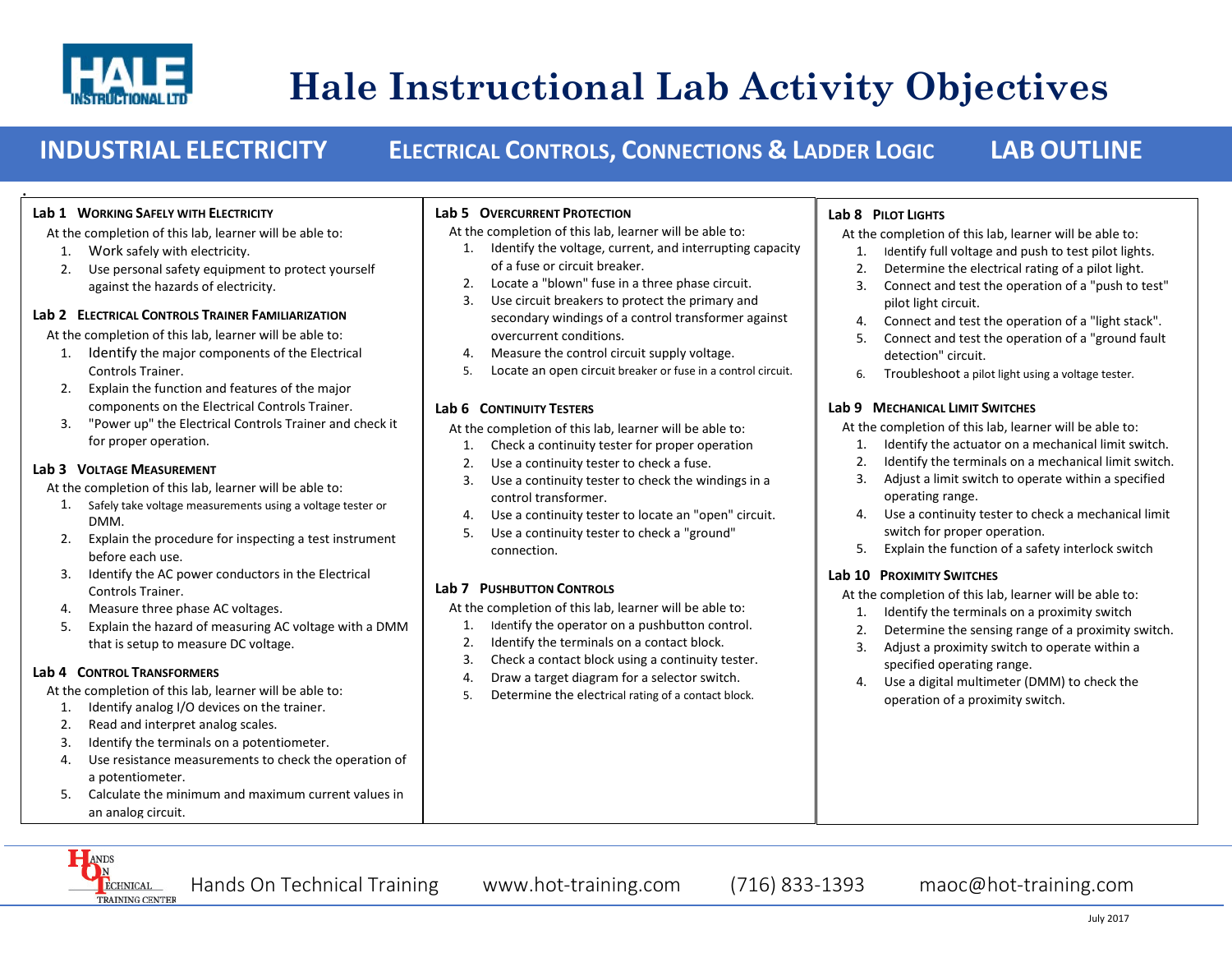

## **Hale Instructional Lab Activity Objectives**  $\ddot{\phantom{0}}$

## **INDUSTRIAL ELECTRICITY ELECTRICAL CONTROLS, CONNECTIONS & LADDER LOGIC LAB OUTLINE**

#### **Lab 11 PHOTOELECTRIC SWITCHES**

At the completion of this lab, learner will be able to:

- 1. Identify the terminals on a photoelectric switch.
- 2. Determine the sensing range of a photoelectric switch.
- 3. Explain the operation of a convergent mode photoelectric switch
- 4. Use a voltage tester to check a photoelectric switch for proper operation.

#### **Lab 12 SOLENOIDS**

At the completion of this lab, learner will be able to:

- 1. Identify the components of a solenoid.
- 2. Use a continuity tester to check a solenoid coil.
- 3. Construct a circuit that uses a solenoid to operate a mechanical clamp.
- 4. Determine when a plunger is properly seated in the frame of a solenoid.

#### **Lab 13 CONTROL RELAYS**

At the completion of this lab, learner will be able to:

- 1. Identify the coil and contact terminals in a control relay.
- 2. Construct a coil and contact circuit.
- 3. Explain the operation of a pushbutton interlock circuit.
- 4. Troubleshoot control relay circuits.

#### **Lab 14 LATCHING RELAYS**

At the completion of this lab, learner will be able to:

- 1. Identify the coil and contact terminals on a latching relay.
- 2. Construct latch, unlatch and contact circuits.
- 3. Explain the operation of a latching relay circuit.
- 4. Troubleshoot a latching relay circuit.

#### **Lab 15 TIME DELAY RELAYS**

At the completion of this lab, learner will be able to:

- 1. Identify the contact terminals on a time delay relay.
- 2. Construct a time delay relay circuit.
- 3. Adjust the delay time of a time delay relay.
- 4. Explain the operation of a time delay relay circuit.
- 5. Troubleshoot a time delay relay circuit.

#### **Lab 16 PLUG IN RELAYS**

At the completion of this lab, learner will be able to:

- 1. Identify the coil terminals on a plug in relay.
- 2. Identify the contact terminals on a plug in relay.
- 3. Identify the contact configuration of a plug in relay.
- 4. Check the coil and contacts in a plug in relay.
- 5. Draw a control circuit using a plug in relay.

#### **Lab 17 TIMERS**

At the completion of this lab, learner will be able to:

- 1. Identify the power and contact terminals on a solid state timer.
- 2. Construct reset and repeat cycle timer circuits.
- 3. Adjust the "on" or "off" times of a timer.
- 4. Explain the difference in operation between reset and repeat cycle timers.
- 5. Troubleshoot timer circuits.

### **Lab 18 THREE PHASE MOTORS**

At the completion of this lab, learner will be able to:

- 1. Identify the connection leads on a three phase motor.
- 2. Connect a dual voltage motor for low voltage operation.
- 3. Connect a dual voltage motor for high voltage operation.
- 4. Use the service factor to calculate the maximum current and horsepower ratings of a motor.

#### **Lab 19 NON-REVERSING MOTOR STARTERS**

At the completion of this lab, learner will be able to:

- 1. Identify the power and control terminals on a motor starter.
- 2. Select the proper size heater for a motor starter.
- 3. Adjust the "trip" point of a bimetallic overload relay.
- 4. Construct a motor starter control circuit.
- 5. Troubleshoot motor starter circuits.

#### **Lab 20 REVERSING MOTOR STARTERS**

At the completion of this lab, learner will be able to:

- 1. Identify the power and control terminals on a reversing motor starter.
- 2. Test the operation of a mechanical interlock on a reversing motor starter.
- 3. Construct a reversing motor starter control circuit.
- 4. Troubleshoot reversing motor starter circuits.

### **Lab 21 Wiring Diagrams**

At the completion of this lab, learner will be able to:

- 1. Identify control and power terminals on a wiring diagram.
- 2. Use a ladder diagram to construct a wiring diagram.

#### **Lab 22 LADDER DIAGRAMS**

At the completion of this lab, learner will be able to:

- 1. Identify symbols used in electrical drawings.
- 2. Assign reference numbers to conductors in a ladder diagram.
- 3. Assign cross reference numbers for control relay coils in a ladder diagram.